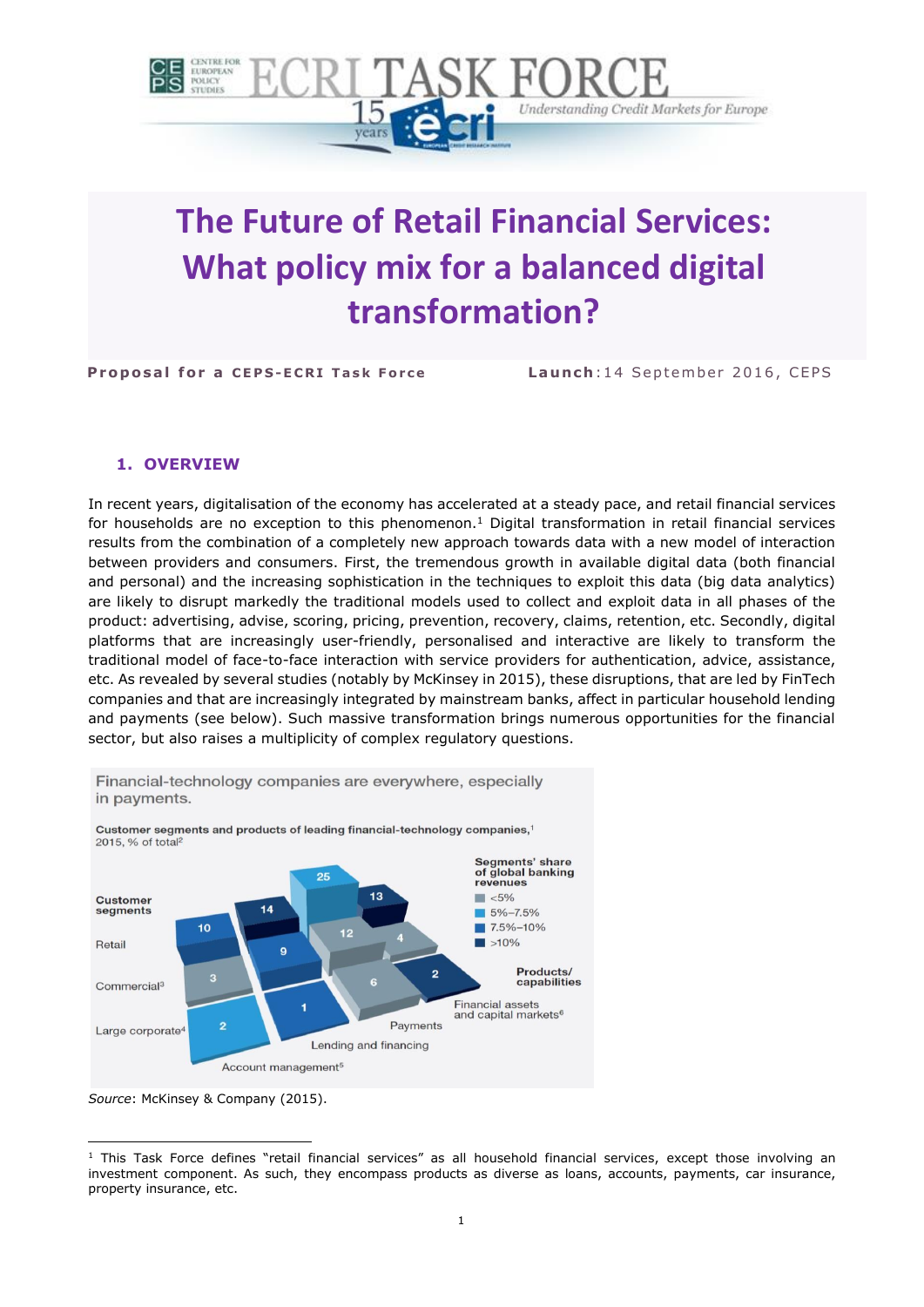In the context of the green paper of the European Commission on retail financial services, CEPS-ECRI directed the study for the European Commission, DG FISMA, on "digitalisation, retail financial services and single market", with two organisations specialised in the analysis of financial innovations: University College Cork and the Luxembourg Institute of Science and Technology (LIST). Specific interviews and focus groups were conducted with market players in order to better appreciate the potential technological developments in the coming years and their possible impact on the single market for retail financial services. As a followup to this study, CEPS-ECRI proposes to organise a Task Force aimed at discussing the policy framework to shape this digital transformation with industry experts, regulators and academics, to culminate in a report with policy recommendations and an action plan that will be addressed to the European regulators (primarily DG FISMA, DG Connect, EBA, ECB and the European Parliament). The objective of the Task Force will be to address the various challenges arising from the digital transformation and possible regulatory responses, notably for peer-to-peer lending platforms, social media data, digital authentication, roboadvisers, blockchain, among others.

## **2. ORGANISATION**

A kick-off meeting of the Task Force will be held 14 September 14<sup>th</sup> on "The Future of Retail Financial Services: What policy mix for a balanced digital transformation?". A limited number of individuals will be invited for this meeting, to provide for ample opportunity for exchange with the moderator and the speakers. As described below, the agenda will have three presentations, followed by interactive discussions with the participants. Mr Salles from the European Commission, DG FISMA, will present the latest developments on the work of the European Commission on FinTech. Mr Bouyon and Mr De Groen will present the key findings of the study submitted to the European Commission, DG FISMA, in the context of the green paper. A third speaker will present the point of view of the market on the digital transformation and the possible regulatory needs.

A tentative set of issues to be addressed by the Task Force are listed below. During the kick-off meeting, the Task Force should agree on a priority list of issues to be discussed. CEPS will bring in its own expertise on digital economy, data protection and financial regulation; other external experts will also be invited to kick off the debate. The scope of the products to be covered will be defined during this meeting (as specified above, it can concern all household financial services, except those having an investment component: loans, accounts, payments, car insurance, property insurance, etc).

If successful, this CEPS-ECRI Task Force will meet twice or three times between September and February (in addition to this kick-off meeting). The first meeting will focus on identifying and conceptualising the key characteristics and challenges of the digital transformation of the retail financial sector. During this meeting, the first elements of an action plan for European policies will be discussed. If needed, a second meeting will complete the key findings of the discussion held during the first meeting (the organisation of this meeting will be decided during the previous meeting). Finally, a meeting will be organised to finalise the action plan, based on a broad consensus reached among the Task Force Members.

At the end of the Task Force, ECRI will publish and circulate among EU and member state policy circles an authoritative analysis including policy recommendations together with an ECRI Task Force Report, which will also be officially published in the CEPS Task Force Report publication series and relevant international publication schemes. This report will be based on discussions in the meetings supplemented by research carried out by the rapporteur.

This ECRI Task Force is principally designed for ECRI members but participation will open to non‐members as well, at a fee:<sup>2</sup>

- -ECRI Member, Member of both ECRI and CEPS or both ECMI and CEPS: free
- -CEPS or ECMI Member: 2,500 euros

 $\overline{a}$ 

-Corporate that is neither ECRI Member nor CEPS Member: 5,000 euros

The study submitted to the European Commission DG FISMA in the context of the green paper will be used as an input to the first meeting on 14 September.

<sup>&</sup>lt;sup>2</sup> The fee covers participation in all workshops, documentation, lunches and three copies of the final report; upon request, CEPS will mail additional copies of the final report to persons identified by participants.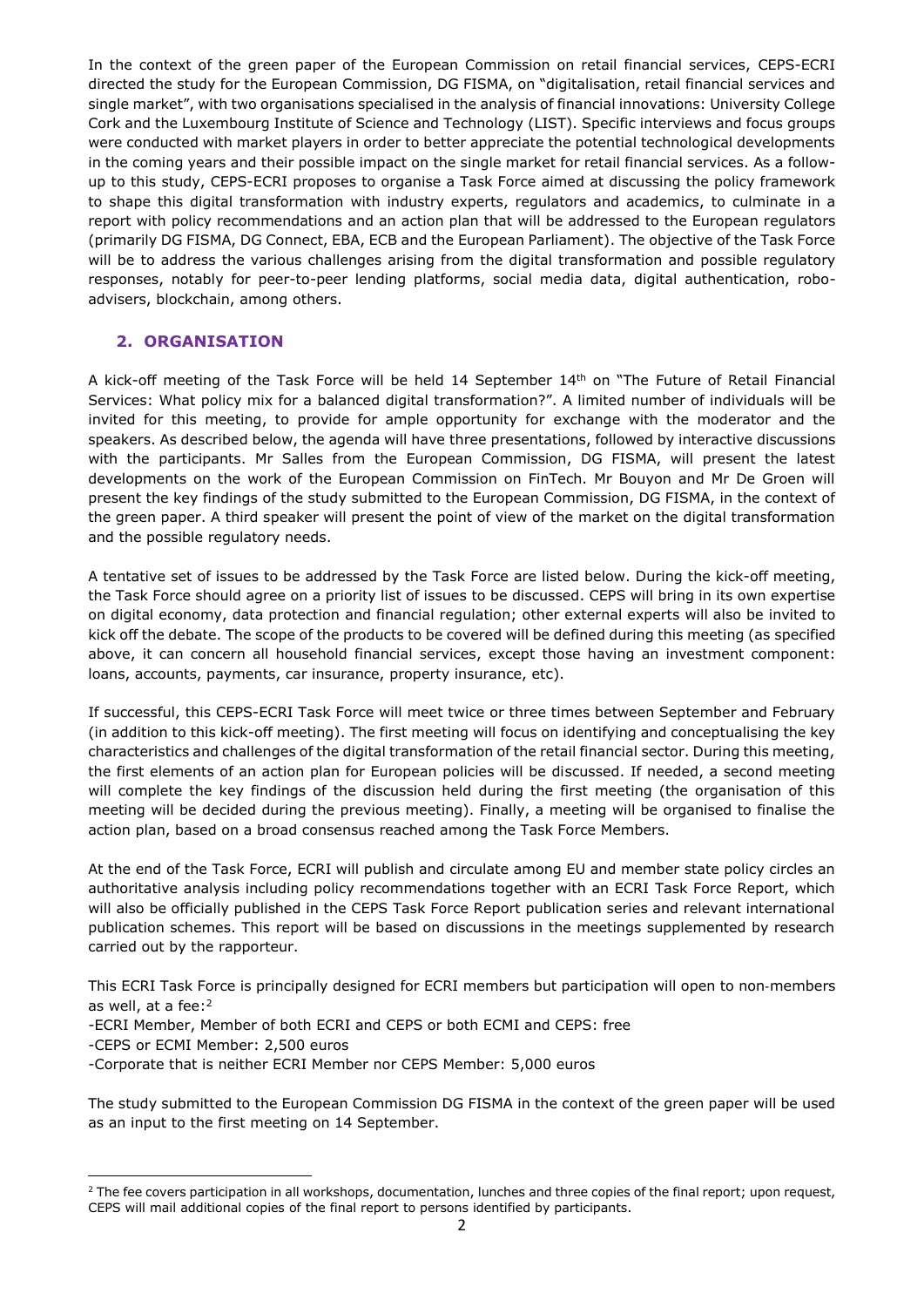#### **3. AGENDA FOR THE FIRST MEETING**

| 11:30 | <b>Registration</b>                                                                                                                                                                                                                                                                     |
|-------|-----------------------------------------------------------------------------------------------------------------------------------------------------------------------------------------------------------------------------------------------------------------------------------------|
| 12:00 | <b>Opening remarks by Karel Lannoo, CEO of CEPS</b>                                                                                                                                                                                                                                     |
| 12:05 | Opening remarks by the Chairman of the Task Force,                                                                                                                                                                                                                                      |
|       | <b>Kim Vindberg-Larsen, Senior Consultant, Copenhagen FinTech Innovation and Research</b>                                                                                                                                                                                               |
| 12:15 | Latest developments in the work of the European Commission on FinTech                                                                                                                                                                                                                   |
|       | Olivier Salles, Head of Retail Financial Services and Payments, European Commission, DG FISMA                                                                                                                                                                                           |
| 12:45 | Presentation of the study on "digitalisation and the single market for retail financial services<br>and non-life insurance" (commissioned by the European Commission, DG FISMA)<br><b>Sylvain Bouyon, Research Fellow, CEPS</b><br><b>Willem-Pieter De Groen, Research Fellow, CEPS</b> |
| 13:15 | Competition policy and the financial technology revolution in banking                                                                                                                                                                                                                   |
|       | Alistair Milne, Professor of Financial Economics, Loughborough School of Business and Economics                                                                                                                                                                                         |
| 13:45 | Digital transformation of the retail banking sector: risks and opportunities                                                                                                                                                                                                            |
|       | <b>Olivier Denecker, Director of Knowledge, Global Payment services, McKinsey</b>                                                                                                                                                                                                       |
| 14.15 | Discussion on the structure of the Task Force (scope, future meetings, etc)                                                                                                                                                                                                             |
| 15:00 | <b>End</b>                                                                                                                                                                                                                                                                              |

#### **4. LIST OF POSSIBLE ISSUES TO BE ADDRESSED**

During the first meeting, the Task Force will discuss which of the below topics will be covered. The final choice of the issues to be covered by the Task Force will depend on the most popular topics and the overall budget allocated to each of them. Due to resource and time constraints, the Task Force will treat up to three or four of the eight below topics. Please note that there may be some overlap between several topics.

- **Level playing field between mainstream and alternative providers**: How and to what extent will alternative providers (such as peer-to-peer platforms) affect the offer of products? Will they substitute for mainstream providers or will they be complementary? Do these new entrants contribute to better competition and enhanced consumer welfare? Is a specific European regulatory framework needed to ensure a better level playing field between both types of providers? **(1)**
- **Appropriate collection and use of alternative data:** How and to what extent will alternative data (social media data, etc.) shape marketing, scoring, pricing, retention, recovery and prevention for retail financial services? Can social media data help consumers with thin credit files have better access to retail financial services? What are the related risks in terms of data protection, financial inclusion, quality of the scoring and pricing, etc.? **(2)**
- **Increasingly sophisticated algorithms that combine both ethics and efficiency**: How to ensure that the increasingly sophisticated algorithms continue to find an appropriate balance between ethics and efficiency? What should be the position of European policymakers to maintain this balance: "pro-active" or "wait and see"? **(3)**
- **Financial education promoted by digitalisation**: How and to which extent can the digitalisation be used to contribute to better financial education of consumers? **(4)**

**Risks and opportunities of increasingly digitalised distribution channels**: Will providers be able to completely digitalise the distribution channels of retail financial services? What are the risks and opportunities regarding the *different devices* (screens, tablets and mobiles), the *different phases of the product* (advertising, advice, assistance, scoring, pricing, recovery, prevention, retention, etc.), the *different segments of products* and the *different digital technologies* (digital authentication, video-calls, robo-advisers, etc.)? What is the most appropriate approach at European level? **(5)**

**Best regulatory approach to boost interoperability within and across countries:** What has the eIDAS accomplished so far? Will there be further needs in terms of interoperability (across organisations both within